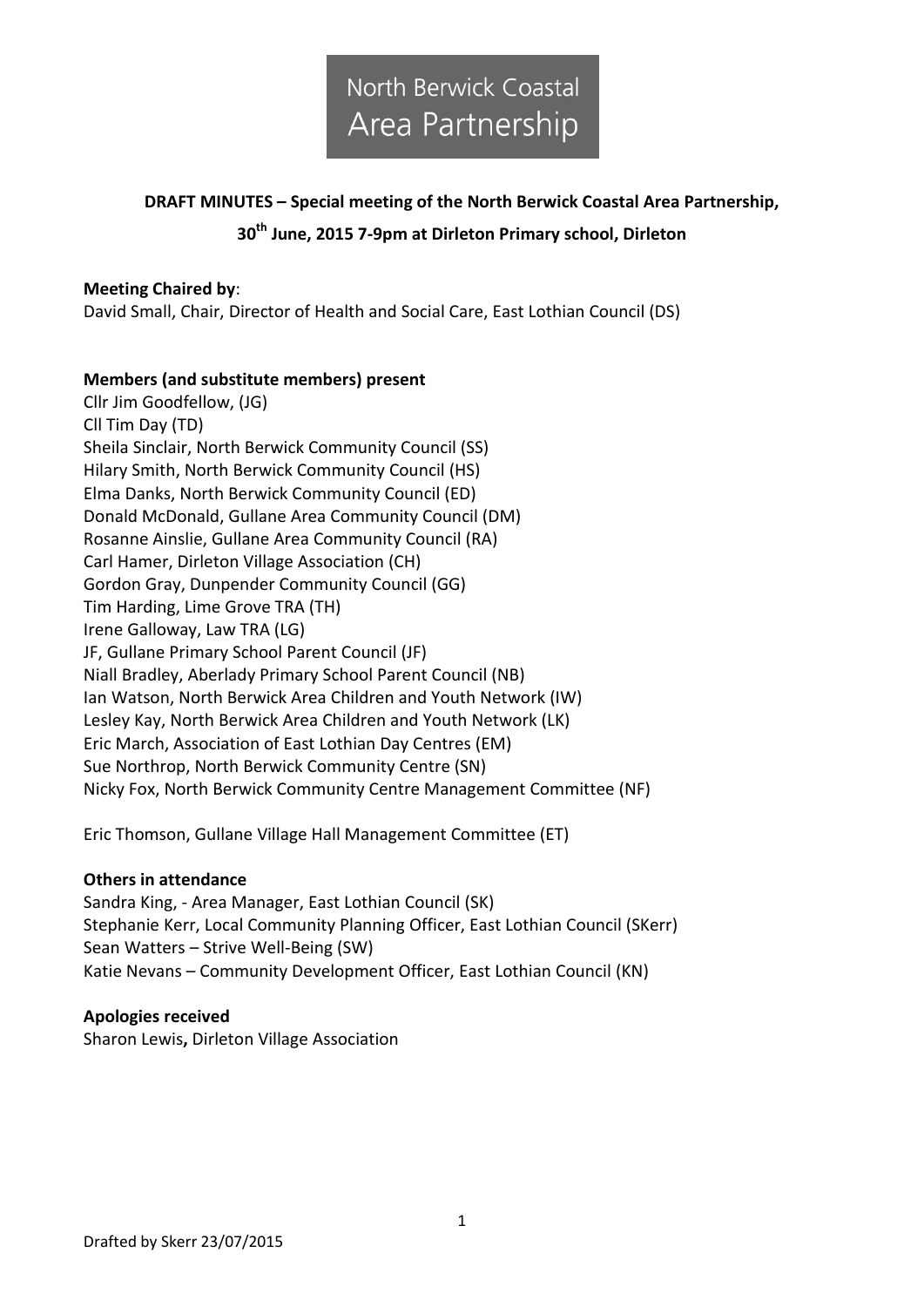| <b>Agenda Item</b>   | <b>Key discussion points</b>                                                                                                                                                                                                                                                                                                                                                                 | <b>Action</b> |
|----------------------|----------------------------------------------------------------------------------------------------------------------------------------------------------------------------------------------------------------------------------------------------------------------------------------------------------------------------------------------------------------------------------------------|---------------|
| 1. Welcome           | DS welcomed everyone to the meeting and apologies were<br>noted. DS explained that was a special meeting and the<br>purpose was to appoint a community chair for the North<br>Berwick Coastal Area Partnership. DS noted that this meeting<br>was quorate.                                                                                                                                   |               |
| 2.Community          | DS stated that there were 2 candidates applying for the post                                                                                                                                                                                                                                                                                                                                 |               |
| Chair<br>Appointment | of community chair and these were Sue Northrop and Lesley<br>Kay. Both candidates were then invited to give a 5 minute<br>presentation on their relevant experiences and what they<br>could bring as chair to enhance the role of the Area<br>Partnership. Both candidates suggested during their<br>presentations that they would like the Partnership to<br>consider a co-chairing option. |               |
|                      | A short round of Q&As for each candidate then followed and,<br>individually, both candidates were asked the same questions<br>which were as follows.                                                                                                                                                                                                                                         |               |
|                      | Q) SA asked what they though the main challenges were?                                                                                                                                                                                                                                                                                                                                       |               |
|                      | A) SN replied that this would be agreeing and moving on<br>collective priorities and developing dialogue with council<br>staff. She added that the role of Chair has to be flexible and<br>responsive to the way the partnership evolves.                                                                                                                                                    |               |
|                      | A) LK replied that it would be to create an Area Plan that<br>everyone was happy with.                                                                                                                                                                                                                                                                                                       |               |
|                      | Q) SS then asked what the candidates what they thought<br>their role, as community chairs, would be with the<br>community councils.                                                                                                                                                                                                                                                          |               |
|                      | A) SN replied that she was not sure at this stage but that as<br>the Partnership and chairs began working together that this<br>would become clearer.                                                                                                                                                                                                                                        |               |
|                      | A) LK replied that there would be continued commitment<br>from the chair to support the roles of the community councils<br>and that the relationship would develop constructively over<br>time.                                                                                                                                                                                              |               |
|                      | Both candidates were then brought together to discuss how<br>they would see the co-chairing role working and there were<br>several questions asked by the members.                                                                                                                                                                                                                           |               |
|                      | Q) How will the co-chairs ensure that information is shared<br>and responded to?                                                                                                                                                                                                                                                                                                             |               |
|                      | A) The co-chairs will meet regularly and share all relevant                                                                                                                                                                                                                                                                                                                                  |               |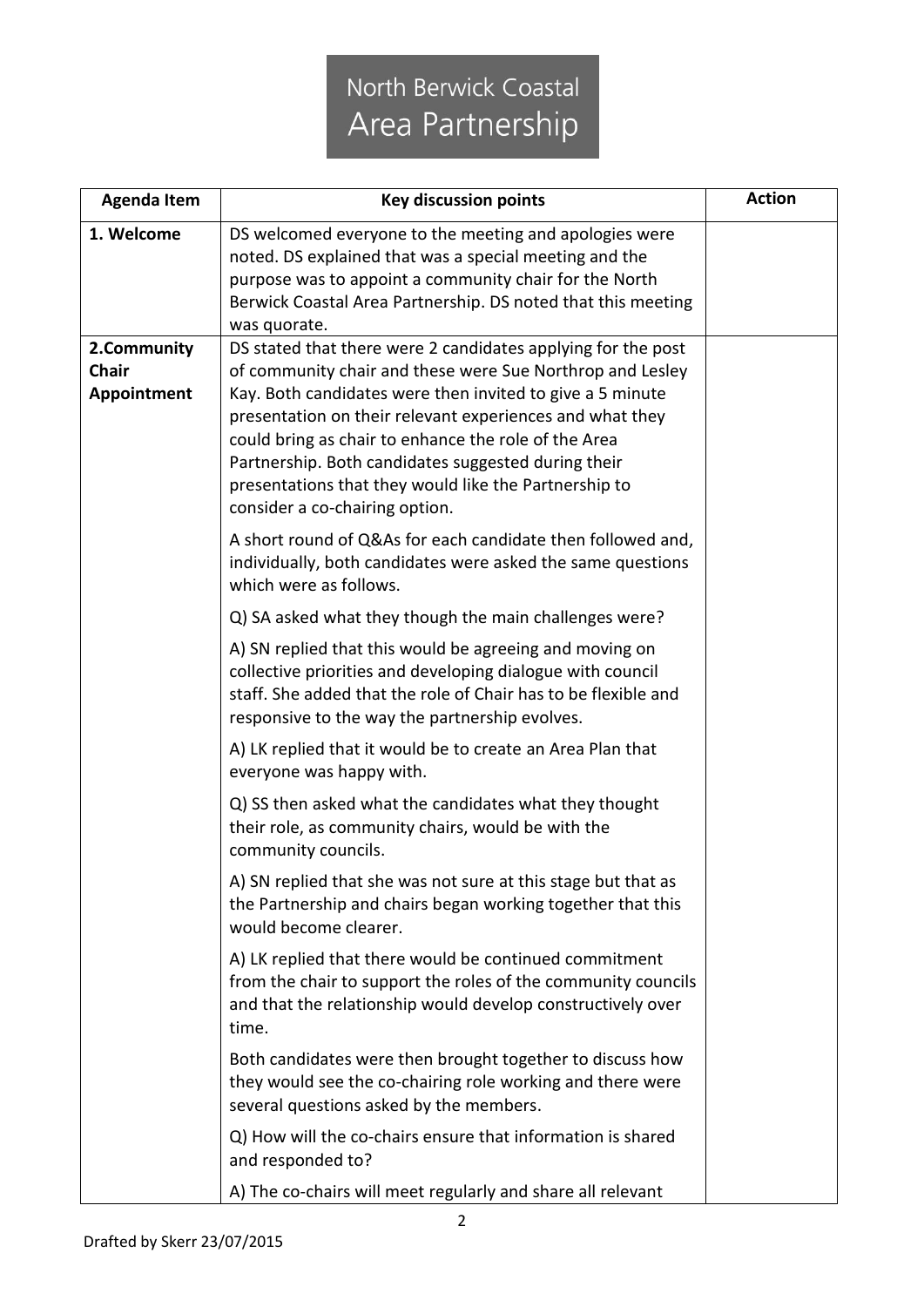|                                                                                                               | information with the partnership and they would review their                                                                                                                                                                                                                                                                                                                                                                                                                                                               |                                                                           |  |
|---------------------------------------------------------------------------------------------------------------|----------------------------------------------------------------------------------------------------------------------------------------------------------------------------------------------------------------------------------------------------------------------------------------------------------------------------------------------------------------------------------------------------------------------------------------------------------------------------------------------------------------------------|---------------------------------------------------------------------------|--|
|                                                                                                               | process as and when needed.                                                                                                                                                                                                                                                                                                                                                                                                                                                                                                |                                                                           |  |
|                                                                                                               | Q) JG asked that standing order could be drafted re the role<br>of co-chairs                                                                                                                                                                                                                                                                                                                                                                                                                                               | Action: Skerr<br>to draft a<br>procedure<br>paper for                     |  |
|                                                                                                               | A) Skerr advised that she could draft these                                                                                                                                                                                                                                                                                                                                                                                                                                                                                |                                                                           |  |
|                                                                                                               | Agreement $-$ the members unanimously agreed to trial both<br>candidates as co-chairs for the Partnership for a 6 month<br>period.                                                                                                                                                                                                                                                                                                                                                                                         | circulation<br>before the<br><b>APM</b>                                   |  |
| <b>3.Local Area</b><br>Plan<br>Development-<br>group<br>discussion on<br>greenspace and<br>the<br>environment | SKerr introduced the topic of greenspace and the<br>environment by highlighting what had already been<br>discussed and brought members attention to papers<br>previously distributed that detail the initial context of this<br>topic. These are the "Key themes" paper and the "moving<br>forward" paper. Skerr asked that members go back to the key<br>themes paper and review the themes and where possible,<br>identify geographical areas that these issues arise. The<br>embers then split into two groups to talk. | Skerr to add<br>these papers<br>to the<br>appendices of<br>these minutes. |  |
|                                                                                                               | Group 1 discussed                                                                                                                                                                                                                                                                                                                                                                                                                                                                                                          |                                                                           |  |
|                                                                                                               | <b>Beach wheelchairs</b><br>Great project and should be expanded to cover the other<br>beaches in the ward, especially as it will increase tourism.<br>Other beaches to consider are:                                                                                                                                                                                                                                                                                                                                      |                                                                           |  |
|                                                                                                               | Yellowcraigs beach although there is a lack of infrastructure a<br>boardwalk to tide line would improve access for wheelchair<br>users.                                                                                                                                                                                                                                                                                                                                                                                    |                                                                           |  |
|                                                                                                               | <b>Gullane</b> beach how could access to this be improved for<br>wheelchairs? Issues with coastal erosion that would cost a<br>significant amount of money to improve to make the beach<br>accessible. There is also considerable amount of seaweed<br>that would need to be cleared although there is a seaweed<br>tractor that clears the seaweed and private business could be<br>encourage to take the seaweed away - possibly to use as a<br>bio-fuel.<br>- Portobello (constitution)                                 |                                                                           |  |
|                                                                                                               | Other paths that could be developed or improved included:                                                                                                                                                                                                                                                                                                                                                                                                                                                                  |                                                                           |  |
|                                                                                                               | <b>Glen swing park</b> (rugby club) and simply improving the<br>signage could make this a more popular route                                                                                                                                                                                                                                                                                                                                                                                                               |                                                                           |  |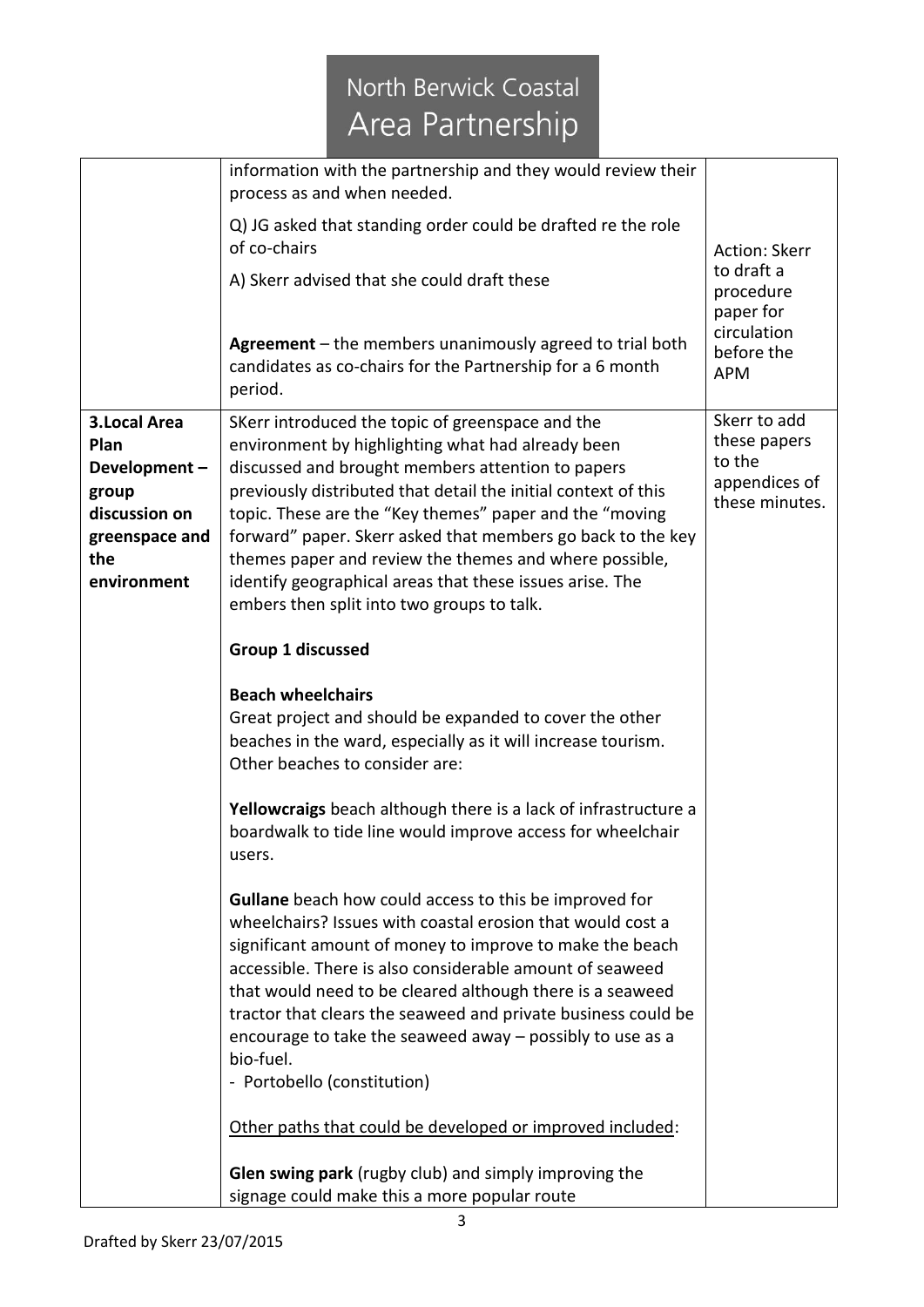**Coastal path from NB to Tantallon** – all that is need to make this route fully useable by wheelchair and prams is to complete the last 200 yards with a path and this should be fairly easy as it is part of the John Muir Way.

**Aberlady to Longniddry** a route could be taken through the Bird reserve from the bird centre although a traffic management plan needs to be considered for the reserve and surrounding roads as there are problems with inappropriate parking.

**Gullane to North Berwick** - Gullane Parent Council have been working on delivering a cycle path to NB which would link with other paths and create a network of cycle paths and increase tourism.

**Drem from Gullane** – finishing the last section of this to create a cycle path would be of great benefit to all in the area. Why has this stalled?

**Dunpender to North Berwick** – there is a desire to tarmac this old route however, it has reached an impasse because horse riders want to keep the current surface as it is conducive to allowing their horses to gallop. Another option discussed for horses to gallop was Gullane hill.

Other issues that impacted on certain areas across the Ward were:

**Dog fouling** and suggestion to reduce this included increasing the number of bins and signage advising people to pick up. The rugby club at North Berwick had positive result by doing this. The group also discussed the possibility of banning dogs from beaches but uncertainly as to whether this was allowed or enforceable.

Other approaches to reduce dog fouling included stating that dog owners must have bag and creating designated dog areas ie by promoting areas as child friendly and not to allow dogs in. An area where this could be trialled is the boating pond.

**Seagull feeding** this just creates aggressive seagulls and causes more problems for residents and tourists alike. Would more signage work to stop this?

**Speeding push bikes** are an issue at the Lodge and a solution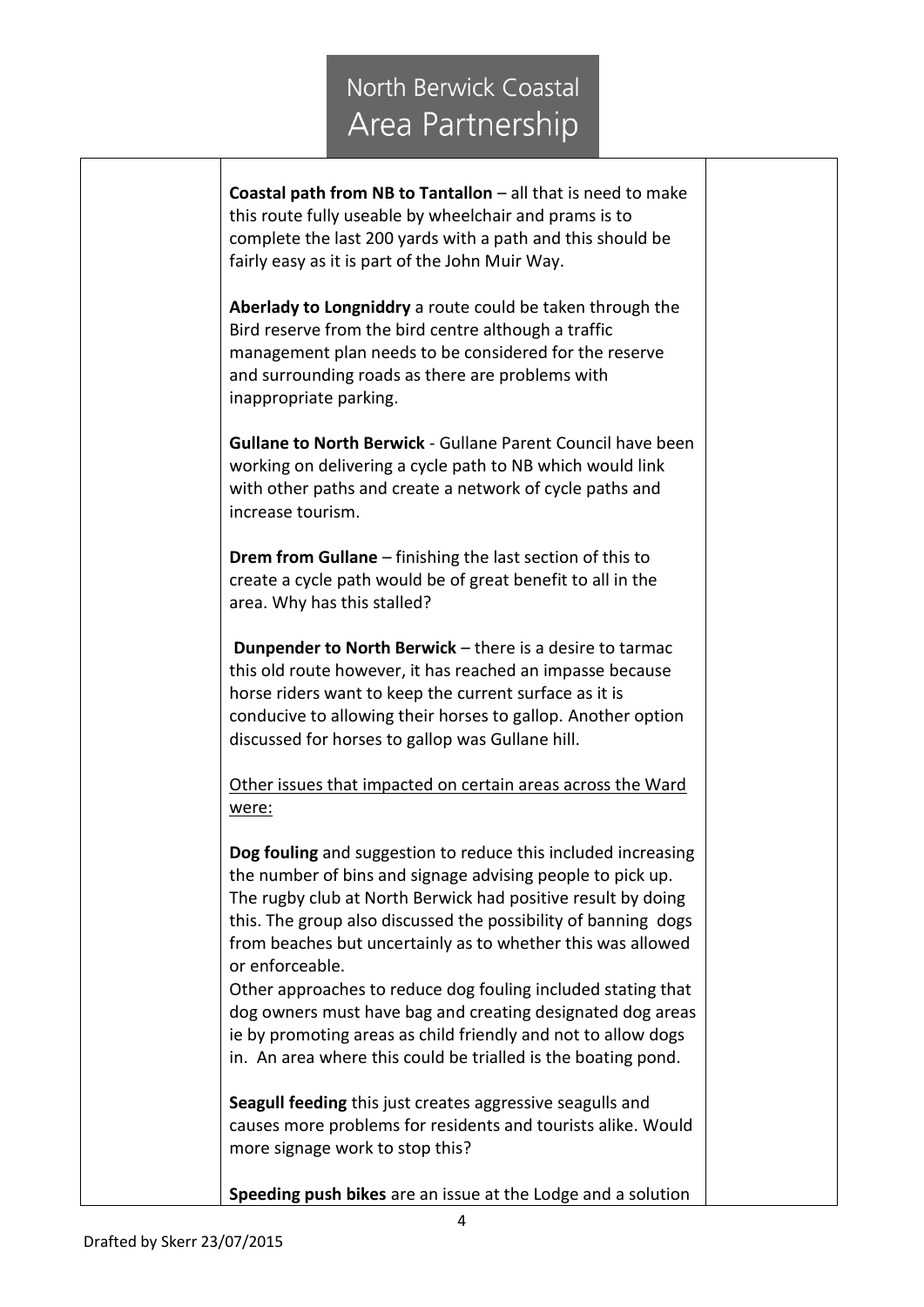|                 | might be to create a bike lane?                            |
|-----------------|------------------------------------------------------------|
|                 | <b>Group 2 discussed</b>                                   |
|                 | <b>Beach Wheel Chairs</b>                                  |
|                 | Check gradients - Access Panel check - North Berwick       |
| $\bullet$       | Work with Harbour Trust to fill in holes on slipway        |
| $\bullet$       | Assess demand from other beaches - Improvement to          |
|                 | Yellowcraig viewing panel?                                 |
|                 | <b>Amenity Services/Transport</b>                          |
|                 | Partnerships need to see Council Plans/planned works so    |
|                 | they have advanced notice and can prioritise.              |
|                 | <b>Coastal Erosion</b>                                     |
| $\bullet$       | North Berwick Golf Club commissioned study re coastal      |
|                 | erosion - North Berwick (8 year programme)                 |
| $\bullet$       | Impact on wider coastline for walkers                      |
| $\bullet$       | Work done on old pier.                                     |
| $\bullet$       | Survey of coastline. Expertise - John Muir Way.            |
| $\bullet$       | Boardwalk/gabion.                                          |
| <b>Planting</b> |                                                            |
|                 | Wildflower planting on roundabouts (differential planting) |
|                 | sustainable planting - a mix.                              |
|                 | Build capacity of volunteers - bedding plants.             |
|                 | <b>Access out of hours - Council Buildings</b>             |
|                 | Culture change within council re keys buildings            |
|                 | (insurance).                                               |
|                 | <b>North Berwick War Memorial</b>                          |
|                 | North Berwick War Memorial funds required e.g. hanging     |
|                 | baskets, railings.                                         |
|                 | <b>Community Spirit</b>                                    |
|                 | Good community spirit $-e.g.$ people picking up litter.    |
|                 | Beach cleans/help publicise via Brownies, Scout groups.    |
| ٠               | Capitalise and recognise good work being done.             |
| $\bullet$       | Reward citizens, random acts of gratitude. Praise good     |
|                 | work in newsletter.                                        |
|                 | <b>Glebe Field Planning Proposal</b>                       |
|                 | Private land.                                              |
|                 | Community Councils (part of statutory consultation).       |
| $\bullet$       | Status of Area Partnership. Can Area Partnerships make     |
|                 | representation on planning proposal?                       |
| Dog fouling     |                                                            |
|                 |                                                            |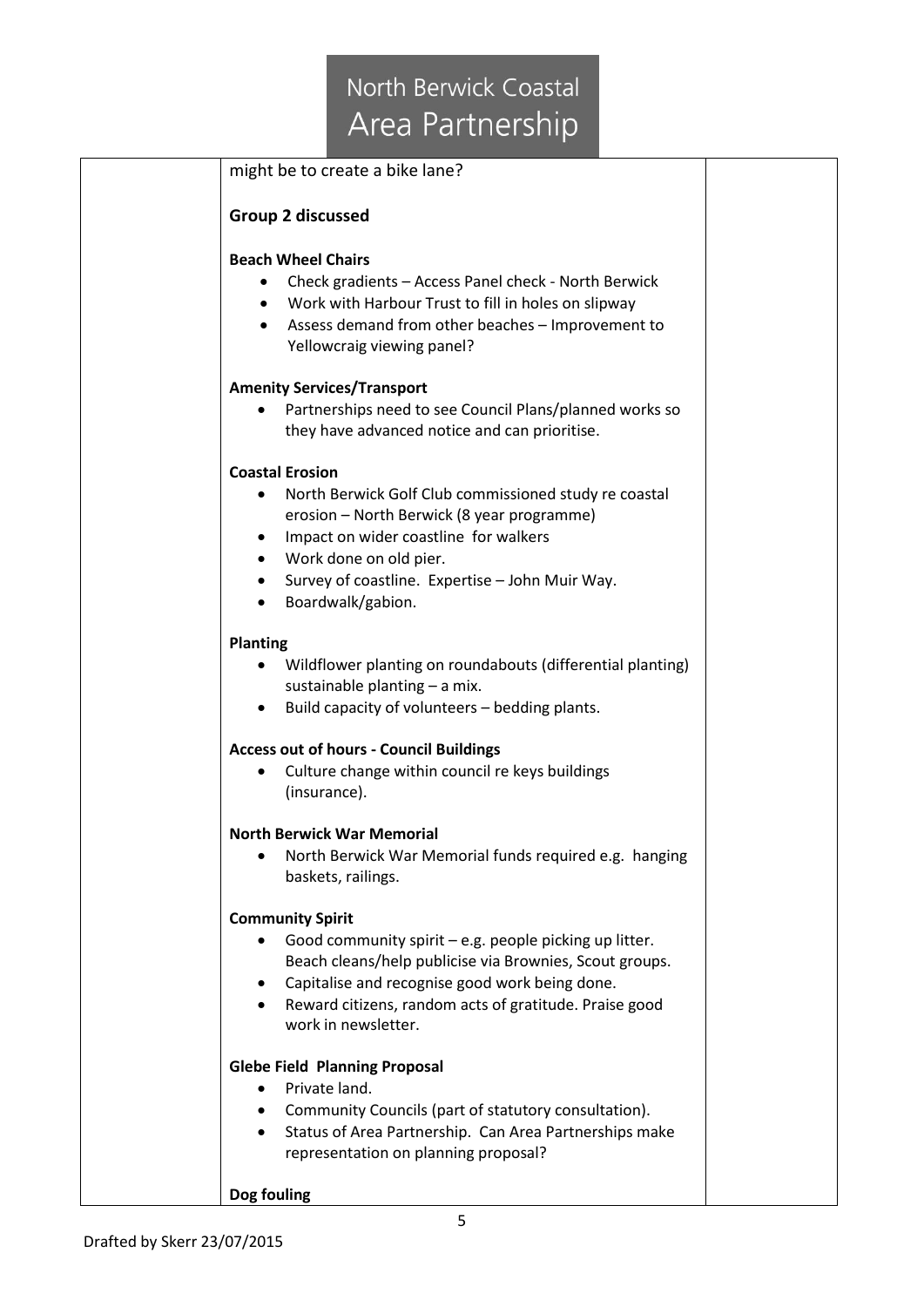|                              | Issue for CAPP meeting.<br>$\bullet$<br>Impact of professional dog walkers - walking numerous<br>dogs<br>All dogs to be chipped April 2016<br>Are dog bins located in the right places?<br>Wardens can check at peak time.<br>Report to Dog Warden ASBT<br>Wardens out in uniform (plain clothes wardens Partnership<br>could support?)<br>Incentives for good behaviour.                                                                                                                                                                                                                                                                                                                                                                    |                                                                       |
|------------------------------|----------------------------------------------------------------------------------------------------------------------------------------------------------------------------------------------------------------------------------------------------------------------------------------------------------------------------------------------------------------------------------------------------------------------------------------------------------------------------------------------------------------------------------------------------------------------------------------------------------------------------------------------------------------------------------------------------------------------------------------------|-----------------------------------------------------------------------|
| 4.AOCB                       | <b>Athelstaneford Skatepark</b><br>SK reported that the Partnership had agreed to fund the<br>£2500 needed to allow the build of the skatepark. SA,<br>mentioned that there had been some concern from the GCC<br>about entering into a joint funding agreement but that they<br>supported the project.                                                                                                                                                                                                                                                                                                                                                                                                                                      |                                                                       |
|                              | This lead to discussion around how the Area Partnerships<br>funding could be used and Skerr explained that as this was<br>the 1 <sup>st</sup> year of the existence of the Area Partnership and that<br>because an Area Plan had not yet been agreed the<br>Partnership was in a position where by it need to spend the<br>devolved budget but that priorities had not yet been set. This<br>wouldn't happen next financial year (16/17) as the Plan<br>would be in place and the budget allocated according to the<br>actions but it meant that for this financial year (15/16) the<br>Partnership would have to agree to some short term actions<br>that they could use the developed budgets for. This then<br>linked to the follow item. |                                                                       |
|                              | The 3 Wishes exercise<br>Skerr handed out a "3 wishes" form that was for groups and<br>services to complete detailing what they would like for their<br>groups/ services, local area and what facilities they would like<br>to see in their community by 15 <sup>th</sup> September. Please note<br>that after discussion it was agreed to extend the date for<br>return of the forms as many groups won't have met before<br>the initial suggested date of the 18 <sup>th</sup> August.                                                                                                                                                                                                                                                     | <b>Action: SKerr</b><br>to attach a<br>copy of this to<br>the minutes |
| 5. Dates of next<br>meetings | APM Tuesday 8 <sup>th</sup> September, 7-9pm - Hope Rooms, North<br>Berwick,<br>Tuesday 22 <sup>nd</sup> September – prioritising the wish list, 7-9pm,<br><b>Gullane recreation Hall, Gullane</b>                                                                                                                                                                                                                                                                                                                                                                                                                                                                                                                                           | Please send<br>any apologies<br>to: nbc-<br>ap@eastlothia<br>n.gov.uk |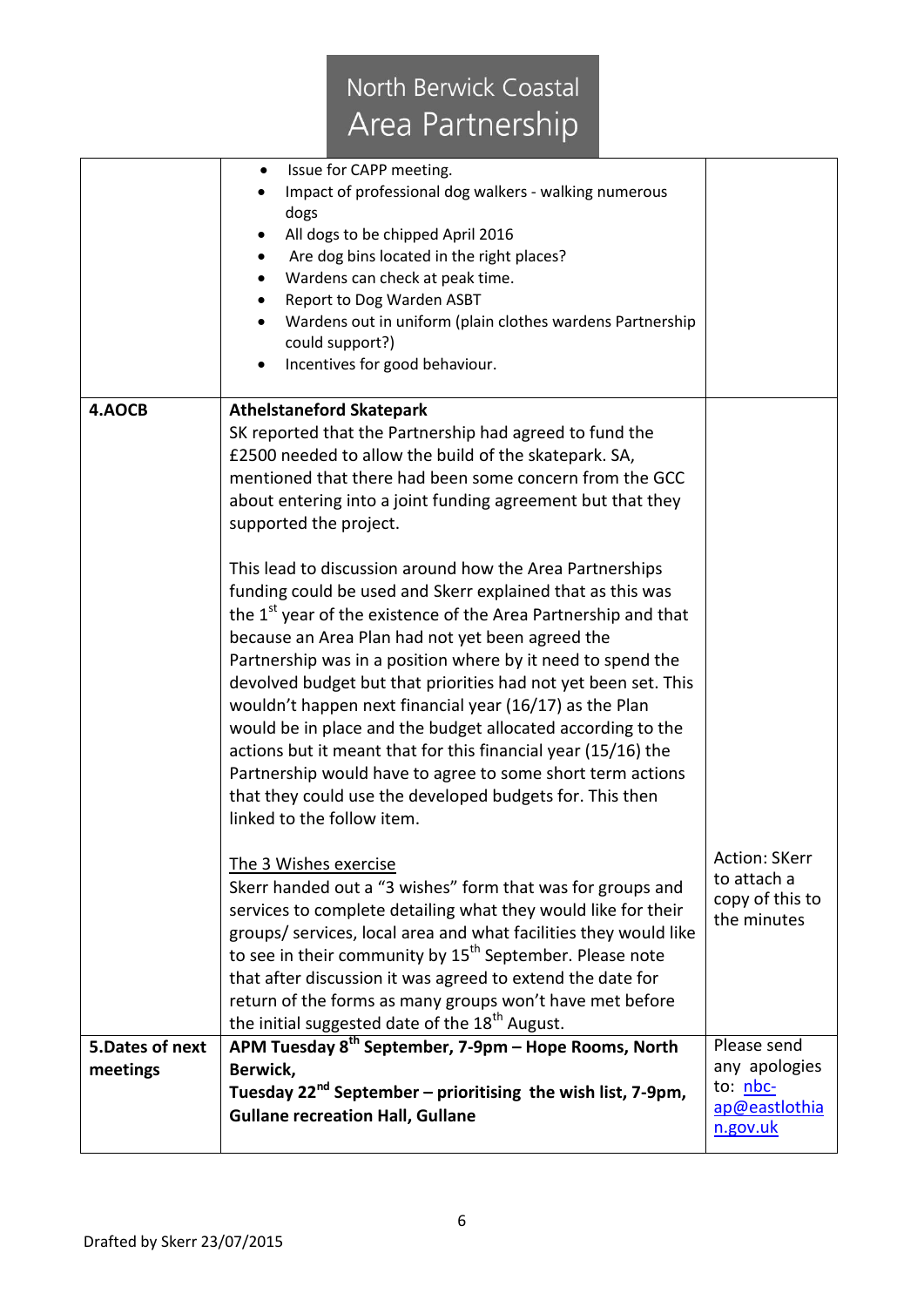### **Appendix 1: Summary – North Berwick Coastal Area Partnership**

### **Progress to date**

This Partnership has had 9 meetings – it was the  $4<sup>th</sup>$  Partnership established.

|                    |         | <b>Focus of the meeting</b>                                                                                                                       | <b>Outcomes</b>                                                                                                                                                                                                                                                                                                                                                                                                                                                                                    |
|--------------------|---------|---------------------------------------------------------------------------------------------------------------------------------------------------|----------------------------------------------------------------------------------------------------------------------------------------------------------------------------------------------------------------------------------------------------------------------------------------------------------------------------------------------------------------------------------------------------------------------------------------------------------------------------------------------------|
| AP<br>Meeting<br>1 | 20/5/14 | Establishing the Partnership $- a$<br>procedural meeting looking at<br>roles, remit, code of conduct and<br>membership                            | Decision to ask for wider membership<br>from a range of groups including<br>parent councils, community facilities,<br>sports and children & YP<br>representatives.                                                                                                                                                                                                                                                                                                                                 |
| AP<br>Meeting<br>2 | 24/6/14 | Exploring data - presentation and<br>discussion                                                                                                   | Partnership aware of key issues<br>affecting the Ward and themes<br>discussed:<br>1. Poverty and inequality<br>2. Access to affordable housing<br>3. Access deprivation<br>4. Localising services<br>5. Sustainable economy<br>6. Increasing older people<br>Greenspace and environment<br>7.<br>8. Community safety                                                                                                                                                                               |
| AP<br>Meeting<br>3 | 9/9/14  | Confirmation and prioritising of<br>key themes                                                                                                    | The votes tallied presented themes in<br>the following order:<br><b>Opportunities for Young</b><br>People (23.5)<br>Access Deprivation (16)<br>Sustainable Economy (7.5)<br>Localising Services (6)<br>Increasing Older Population<br>$\blacksquare$<br>(5.5)<br>Green Space and the<br>Environment (5)<br>Affordable Housing (4)<br>Poverty and Inequality (-.5)<br>$\overline{\phantom{0}}$<br>Community Safety (-5)<br>(scores = the sum of green votes,<br>minus half the sum of orange votes) |
|                    |         | Further discussions around<br><b>Opportunities for Young</b><br>People<br>Access Deprivation -<br>travel and transport<br><b>Increasing Older</b> | Notes available on the minutes                                                                                                                                                                                                                                                                                                                                                                                                                                                                     |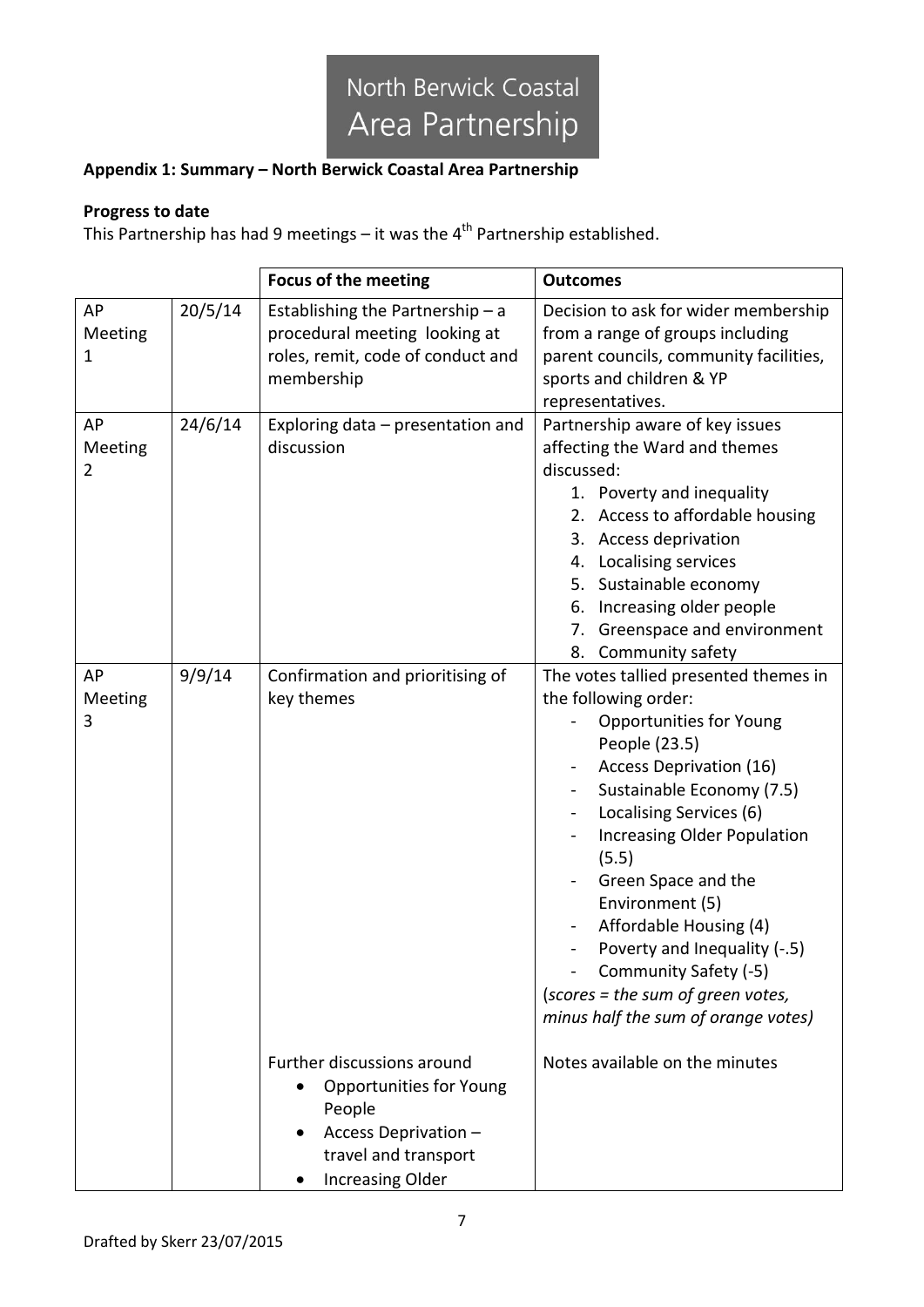|                   |          | Population                          |                                   |
|-------------------|----------|-------------------------------------|-----------------------------------|
| AP                | 28/10/18 | Consolidating and prioritising key  | Moving forward with the 3 new     |
| Meeting           |          | themes from meeting 3 and           | themes and exploring what we need |
| 4                 |          | starting to explore:                | to know                           |
|                   |          | Sustainable local                   |                                   |
|                   |          | economies                           |                                   |
|                   |          | Greenspace and                      |                                   |
|                   |          | the local                           |                                   |
|                   |          | environment                         |                                   |
|                   |          | Access to                           |                                   |
|                   |          | appropriate,                        |                                   |
|                   |          | affordable housing                  |                                   |
| AP                | 25/11/14 | Stage 1 consultation on the         |                                   |
| Meeting 5         |          | Health and Social Care Integration  |                                   |
|                   |          | Plan                                |                                   |
| AP                | 27/1/15  | Consultation on the Main Issues     |                                   |
| Meeting 6         |          | Report                              |                                   |
| AP                | 24/3/15  | Refocusing our priorities:          | Discussions around these themes   |
| Meeting 7         |          | Areas for further                   |                                   |
|                   |          | attention:                          |                                   |
|                   |          | Opportunities for<br>➤              |                                   |
|                   |          | Young People:                       |                                   |
|                   |          | Children and Youth                  |                                   |
|                   |          | <b>Network Action Plan</b>          |                                   |
|                   |          | $\triangleright$ Needs of our Older |                                   |
|                   |          | Population:                         |                                   |
|                   |          | independent living                  |                                   |
|                   |          | and community                       |                                   |
|                   |          | support                             |                                   |
|                   |          | Greenspace and the<br>➤             |                                   |
|                   |          | Environment                         |                                   |
| AP                | 9/6/15   | Postponed from previous             |                                   |
| Meeting 8         |          | meeting discussion on localising    |                                   |
|                   |          | services                            |                                   |
| <b>AP Special</b> | 30/6/15  | After recruitment of the chairs.    |                                   |
| Meeting           |          | Discussion on greenspace and the    |                                   |
| 9                 |          | environment                         |                                   |